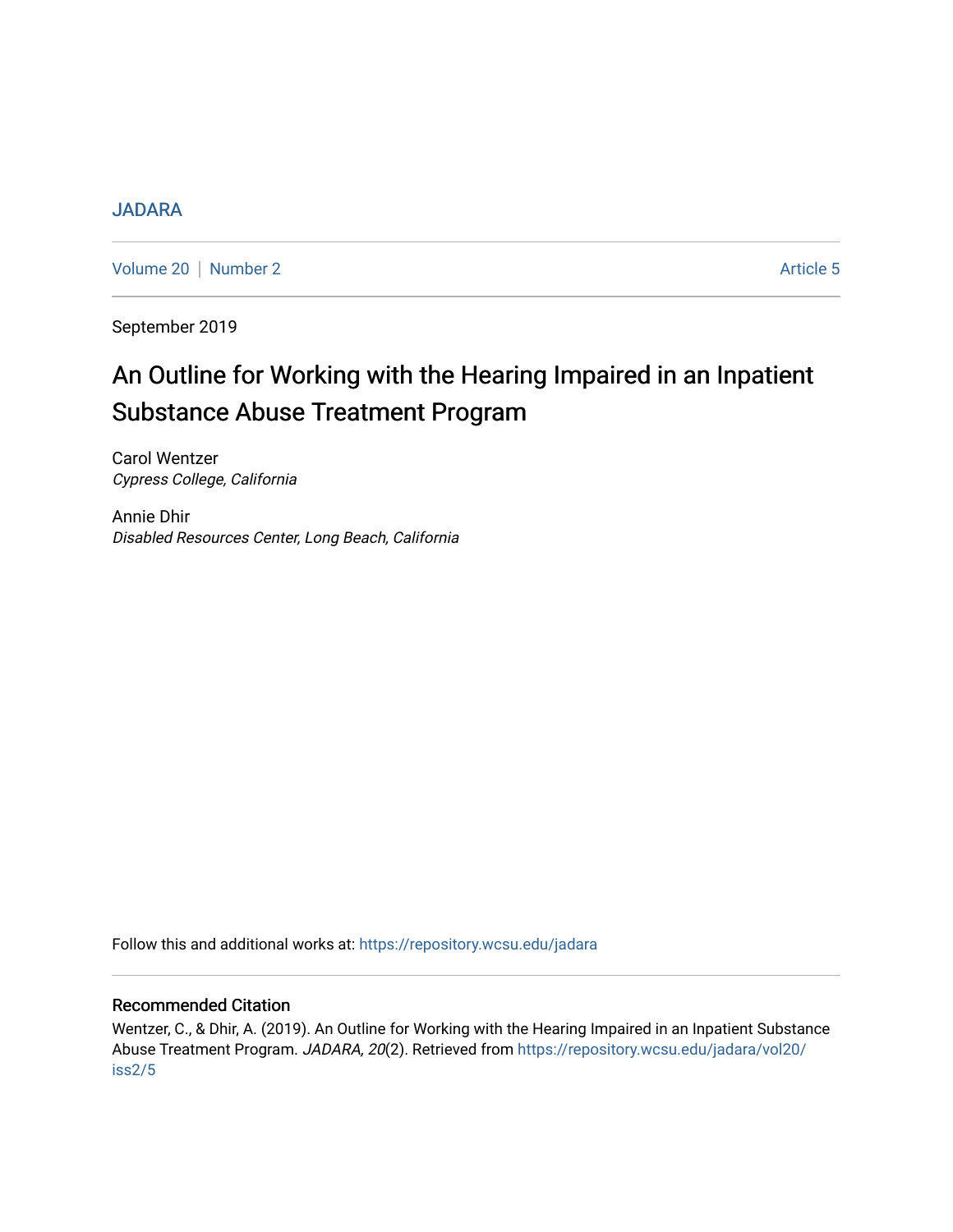#### Carol Wentzer Cypress College, Cypress, CA and

I. Deafness: Not just a handicap - Culture.

Six to ten percent of the population in the United States today has some type of hearing impairment. Hearing impairment occurs at all ages and ranges from mild impairment to se vere, profound deafness (Stewart, 1982). Possibly the largest subculture in America consists of deaf people who use Ameslan, or American Sign Language, as their native language (Hum phries, 1983). There is not a different culture for wheelchair users or the blind. Why then, is this disability group so different? Exactly! The deaf as a disability group are different. This is the premise of the following paper.

There is a separate culture for those deaf per sons who use American Sign Language (Hum phries, 1983). Language is the bearer of culture. If you and I do not share a common language, then we grow apart culturally. If we cannot talk to each other in a way we both understand, we cannot communicate. Because of this phenome non, deaf people are very different, culturally, from hearing people (Bolton, 1976). This group of persons, who are culturally and linguistically deaf (using American Sign Language), are the focus of this paper and are denoted by the term (D)eaf.

#### II. Is deafness soley a problem with auditory functioning?

Deafness does not impact the sense of hearing nearly as much as language (Mindel and Vernon, 1971). The deaf person cannot hear speech. Although this is problematic, it would not be so handicapping if one could acquire language naturally, easily, without the ability to hear. The deaf child does not develop language equivalent to that of a three year old until five or eight years of age (Mindel and Vernon, 1971). This is due to numerous linguistic, educational, and developmental factors. The fact remains, it is rare that a deaf person does not have significant language development delay (Goldenson,

Vol. 20 No. 2 October 1986

Annie Dhir Disabled Resources Center Long Beach, CA

1978).

Take for example the concept of "disease". Explain it to the average alcoholic. You start with the premise that when you say the word "disease" there is comprehension of the con cept. The deaf person may not even have a definition of the word. Well, alright, then tell them it is a collection of symptoms caused by a virus or condition. Excuse me, explain the meaning of the words "symptom", "caused", "virus", and "condition". Well, simple enough, a symptom is something that shows you are ill. Explain what you mean by "shows" and "ill". Get the point? An alcohol/drug rehabilitation program must first teach language to satisfy the needs of deaf participants. Then, using the lan guage base established, one can teach the con cepts about addiction, which prove so liberating to the compulsive abuser.

This kind of education process may bog down the hearing group. If at all possible, search out a consultant/counselor who knows sign lan guage, is familiar with the deaf culture, and hire this person to act as primary therapist to your deaf patient. This person can prepare the deaf patient in individual sessions with the lan guage education necessary to effectively utilize the program. If this situation is not available, then the counselor can arrange for one-hour sessions with the patient. These sessions should be in addition to personal and group counseling. Using an interpreter to facilitate the communi cation between them, the counselor can work on establishing basic langauge concepts with the deaf patient.

The primary counselor should educate the hearing impaired patient prior to the specific lecture or group setting. If the Deaf patient is having problems comprehending lecture mate rial, provide a simplified explanation, then refer him to the primary counselor. Make a note and be sure the primary counselor knows to rein force the concept or idea missed. Using some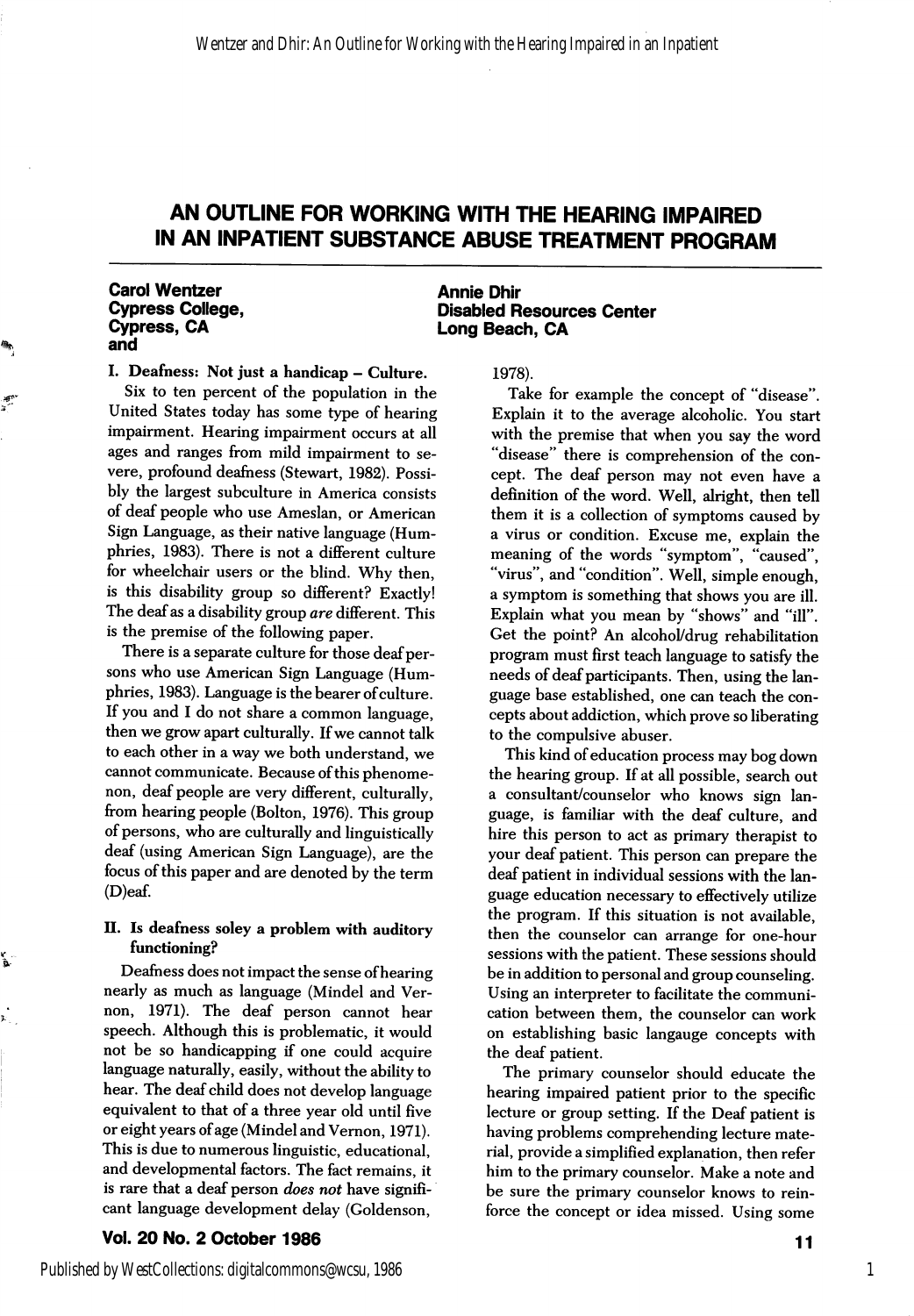group time to incorporate the deaf person can be advantageous even to other group mem bers. They learn tolerance and may even get clarification when afraid to ask the "dumb" question. Be wise: don't include the deaf person at the expense of the entire group; simi larly, don't think every question needs indepth linguistic explanation.

#### III. Alcoholism/Addiction the lonely diseases; Deafness the lonely handicap.

Alcoholism has been called the lonely dis ease (Coleman, Butcher, and Carson, 1980). Interestingly enough, deafness has also been called the lonely handicap (Mindel and Vernon, 1971). Why? What child's mother, most of the time, cannot speak her child's native language (Mindel and Vernon, 1971)? What other child with loving mother and father will not have meaningful communication with them until age eight or twelve? What child will be excluded from family fights, discus sions, decisions? What adult has little or no meaningful communication with his family, his employer, his co-workers? The deaf child, the deaf adult does not.

Language impacts deaf persons severely, isolating and excluding them from normal in teractions with the world. The deaf alcoholic has, then, a multiplied problem. He must overcome the limiting effects of a disability (deafness) and a disease which encourages iso lation. The integrated alcohol treatment prog ram highlights the isolation so much for the deaf alcoholic/addict, the hope that recovery could offer can be masked. Awareness by the treatment staff and a primary counselor with proficiency in sign language can lessen the potential negatives while taking advantage of all the positives.

Regardless of whether a signing primary counselor is available, it is imperative that the program counselor contact Alcoholics Anonymous, arrange for deaf alcoholics or other alcoholics who can sign (hearing) to meet with the deaf patient. This will take some work as there are VERY FEW recovering deaf per sons. Contact as many sources as you can, while being cautious not to break confidential ity. From my experience, the deaf patient who has met with at least two other signing/deaf alcoholics before leaving treatment, has greater potential for success than a patient who has no sign language using AA contacts.

It is important to point out some Deaf per sons interact well with hearing patients, others do not. The patient who does not inte grate with the hearing patient community may afterwards feel more isolated and different than before treatment. This isolation clearly defeats the purpose of treatment. If the deaf patient is not interacting well, consider an early discharge. Many times I advocate for early discharge for several reasons.

First, the hearing patients and staff consider it a novelty in the beginning of treatment and reach out to the deaf patient. At about 10 to 20 days into treatment, the novelty wears off and the interaction decreases markedly. The patient senses this natural process, feels objectified, and begins to isolate himself.

Secondly, the cost of funding a deaf patient is high. For this reason many treatment pro grams provide an interpreter only part-time. This tends to leave the deaf person alone or uninvolved too much. As the days pass, the patient notices more the time he misses the interpreter than has one. Consequently, the patient feels increasingly isolated. I advocate for 4-6 hours per day of interpreting, for shor ter periods of time. For example: 15 days with interpreter services for 4-6 hours per day, is preferable to 28 days with 2-3 hours per day of interpreter services. This utilizes the inter preting time more efficiently and helps to in crease assimilation of information.

Thirdly, the nature of sign language and language delay creates a special situation. The deaf patient, like the hearing patient, is learn ing new words and new ways of thinking about an old problem. For the deaf patient this pro cess is more complicated. He must first learn a new word, then a new sign for that word, then a meaning for that word. Meanwhile his hearing counterparts are "merely" learning new meanings for previously known vocabu lary. Any mind can assimilate only so much extensive language education. The deaf per son can quickly experience overload. Opti mally, the deaf person should enter treatment in the beginning of the treatment cycle when concepts are first being introduced and stay only until overload starts. The deaf patient genuinely needs more time to assimilate infor mation.

Vol. 20 No. 2 October 1986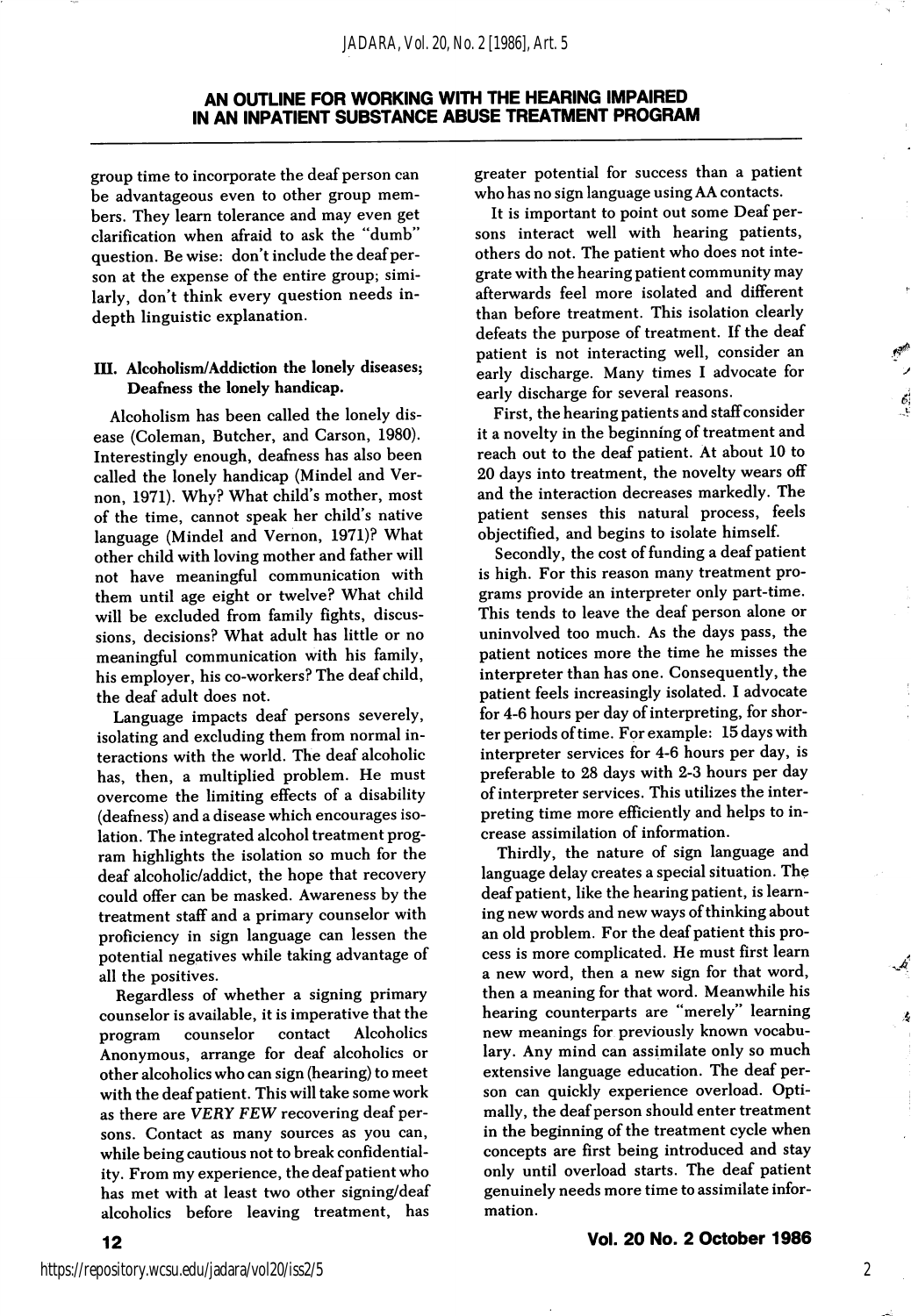#### IV. Interpreters: A matter of trust.

Ideally, an interpreter is a person who be comes involved in a situation where two parties do not understand each other. These parties need someone to convey their ideas to each other, because their language differences create a barrier. The sign language interpreter bridges the gap by conveying the deaf person's signs into spoken language and the hearing person's words into signs (Caccamise, et al, 1980). There are three groups of people who use sign lan guage. They are deaf people, signers (those who know sign language), and interpreters.

The second group I mentioned are signers. These individuals have learned sign language because of association with deaf people or per sonal interest. DO NOT use a signer in lieu of an interpreter. They are not trained in inter preting, only in sign language. Let me give you an analogy. Using a signer to do the job of a qualified mental health interpreter is like asking a life guard to do surgery. Be aware; signers often mean well and are willing to provide the service free, but in the end are very damaging to long term success. Frequently these volun teers are very enthusiastic; use them to assist with written assignments or driving the deaf person to a meeting - NEVER AS AN IN TERPRETER!

Interpreters may be certified by a national agency, the Registry of Interpreters for the Deaf. To be certified, these interpreters have undergone an evaluation. Due to certain cir cumstances, the number of certified interpre ters (those who have passed the evaluation) available is very low. You may need to use an interpreter who is not certified by the RID. This non-certified interpreter, nonetheless, should have verifiable credentials such as a cer tificate of completion from a reputable training program. Usually, you can get a qualified inter preter from a social service agency in your state.

There exists, in most states, a crisis in the interpreting field. The number of qualified in terpreters has not kept pace with the demand. For this reason, it is imperative that the ar rangements for the interpreter be made in ad vance of the patient's admission. Sadly, I have seen patients, lefl alone without an interpreter, become frustrated and leave treatment. Arrang ing payment for the interpreter, scheduling the interpreter, checking qualifications, and any staff orientation/in-service must be done PRIOR to admission. The misunderstanding, disap pointment, frustration, time, and dollars this saves cannot be understated.

The interpreter does not interject opinions, personal ideas, or thoughts, but allows the com munication to remain a pure exchange. The in terpreter is to keep all information confidential since the interpreter would not be needed if the person involved were not deaf or the hear ing person knew sign language. This is the func tion of an interpreter. Now, let us discuss some history.

Interpreters' reputations for being trustwor thy, competent, disinterested parties has been, up to now, generally poor. Interpreters, until the last fifteen or so years, were primarily chil dren of deaf parents and members of rather con servative religious sects who felt it their mission to reach the deaf (Lane, 1984). One possible explanation for this poor reputation is that chil dren of deaf parents have very similar behaviors to adult children of alcoholics (Greenberg, 1970). They act as protectors and parents to their parents (Greenberg, 1970). When these individuals were brought into an interpreting setting, it is easy to see that the communication usually did not remain a pure exchange, but was colored by the interpreter's "best" wishes for the deaf person or parent (Greenberg, 1970). This situation created mistrust of the interpret ers, the person who was being interpreted, and the hearing world in general.

Another option was to use church interpret ers. Gan you see how certain thoughts and be haviors might influence the exchange? Con sequently, interpreters were mistrusted and disdained. Things have changed radically in the interpreting profession; however, history is slow to be forgotten. Therefore, it may require as much time for the deaf person to trust the interpreters, as the counselors, or non-signing group members (Boros, 1983).

To minimize this trust factor I recommend using as few personnel as possible. It is better to postpone admission for one or two weeks to locate an interpreter who can do all the group therapy sessions or all the lectures. Fore thought and planning can radically decrease the confounding created by this trust factor when working with the deaf alcoholic.

#### V. One-to-One.

The deaf person in a one-to-one setting is

## Vol. 20 No. 2 October 1986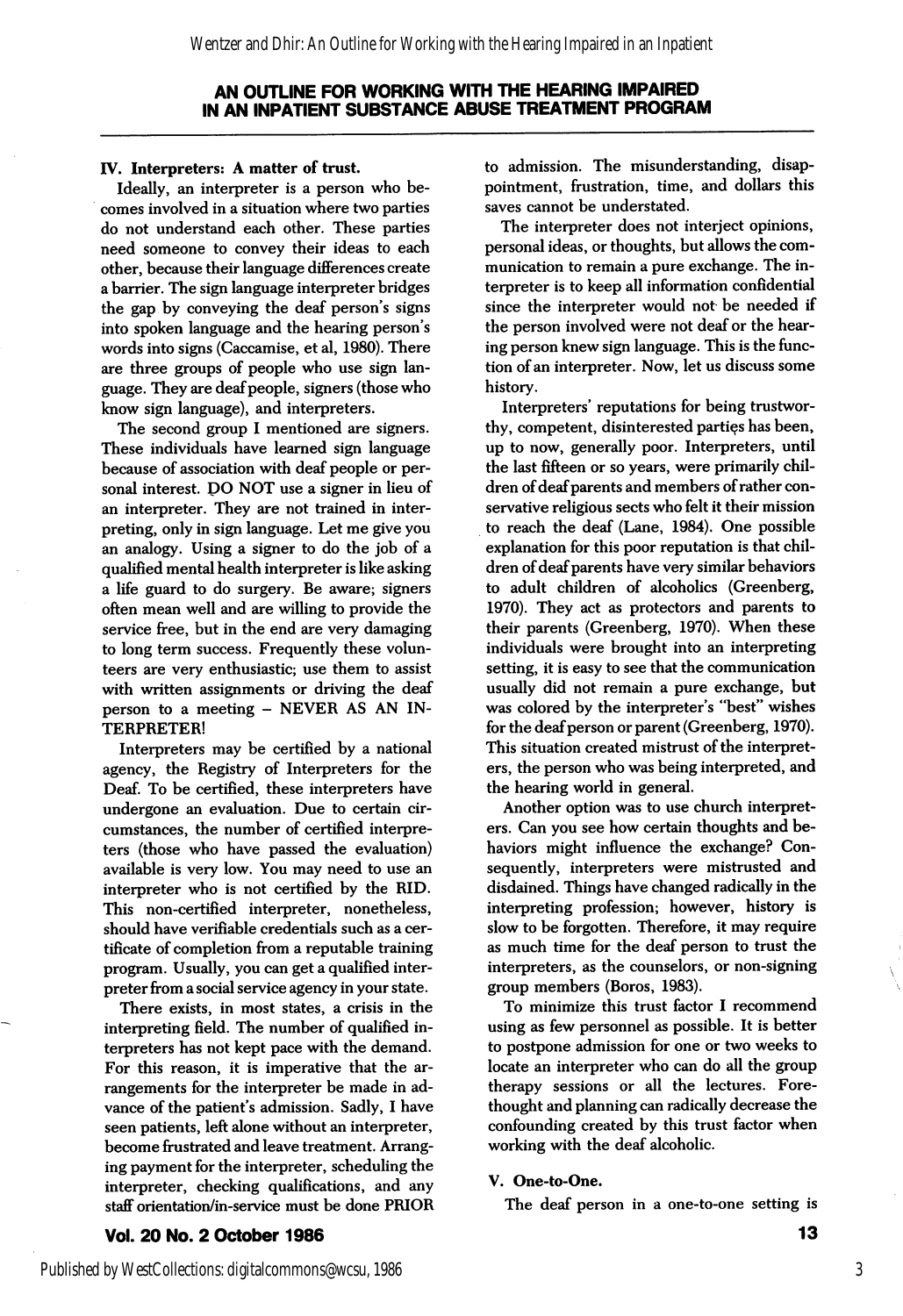much like the non-impaired person. There is a heightened sense of body language and the added frustration of needing to communicate in one or the other's non-native language. For example, the deaf patient is communicating by using written English; the hearing counselor is trying to understand written American Sign Language. Consider the same things you would do with an able-bodied patient. Show empathy with your body, actively listen, use the language level of the individual, be open and honest.

Initially you may feel uncomfortable, espe cially if an interpreter is present. Talk about this with other staff members, and be honest with your patient. Your level of comfort affects the counseling process, so be aware of yourself. The interpreter may want to sit behind you. This can be unnerving if you use a desk. The interpreter is the expert; let him tell you where to sit. There are important, practical, linguistic reasons for what they do and say. Do as they instruct you and the situation will flow smoothly.

Due to the nature of deafness, the deaf pa tient may touch you more often than you are accustomed to being touched. Are you taken aback by a hug or touch? This physical contact is an important, vital means of communicating for the deaf. The deaf patient may feel you are not listening to him if you do not maintain direct eye contact. Look at the patient, not the inter preter. Use natural gestures, pantomime, written notes, pictures, whatever it takes to get communication across.

#### VI. In a group.

Groups can be more difficult with a deaf member. It is usually best to excuse the deaf person from groups where no interpreter is available. When you cannot excuse the deaf patient from an uninterpreted lecture, use the chalk board and write down as much as possible. Have a volunteer sit next to the deaf person and summarize what's going on. Encourage the deaf person to sit in the front. Some films are accompanied by scripts; locate these and pro vide the deaf patient a copy. Do not walk around or obstruct your face with drinking, smoking, or hand movements. Encourage group mem bers to share their notes with the deaf member. He cannot write down information and try to speechread/watch what's going on at the same time.

Be cautious about choosing the volunteer. Women are especially prone to rescue, to the detriment of their own treatment. Make sure you rotate volunteers so one individual does not begin to resent the deaf member. Watch out for people using the deaf person as a means of defocusing from their own disease.

If an interpreter is present, allow the in terpreter to choose the best seat for himself, the interpreter will help the situation flow smoothly if allowed to do so. When showing a film, consider the deaf person's need for addi tional light; ask the interpreter how to handle the problem. Include the deaf person. Allow him to make comments. Expect these com ments to take a bit more time as the individual is working through an interpreter or by writing. Do not expect the interpreter to share his feel ings. He should not give any comments or ask questions. Try to remember this fact; if the deaf person were not deaf, the interpreter would not be there.

# VII. Generals about linguistics, lip reading, and speech.

Generally deaf individuals do not have a firmly established English language base (Mindel and Vernon, 1971). They have acquired lan guage in a much different way than their hearing peers. Gaps may exist in their ability to adequately read or write the English language. If they don't understand the material the first time, re-word the information, or simplify it. Accomplish this without resorting to infantile, condescending language. Knowledge of English as a second language has little to do with intel ligence. Do not patronize these patients. Re member, this is an adult.

Generally, deaf persons' lipreading skills will not suffice to understand speech. Deaf individu als, in fact, do not "lipread", they speechread (Northcott, 1976). They use facial expression, gestures, and lip movements to "read" speech. Speechreading for the average deaf person is an ineffective way of assimilating what is being communicated. Only thirty percent of speech sounds are visible on the lips. Low visibility of English and confounding factors (facial hair, Brooklyn accents, smoking) make speechread ing a cumbersome task for most deaf persons.

The ability to speak can be taught  $-$  to a degree. Deaf people's ability to speak may vary widely. Some can be clearly understood, some

## Vol. 20 No. 2 October 1986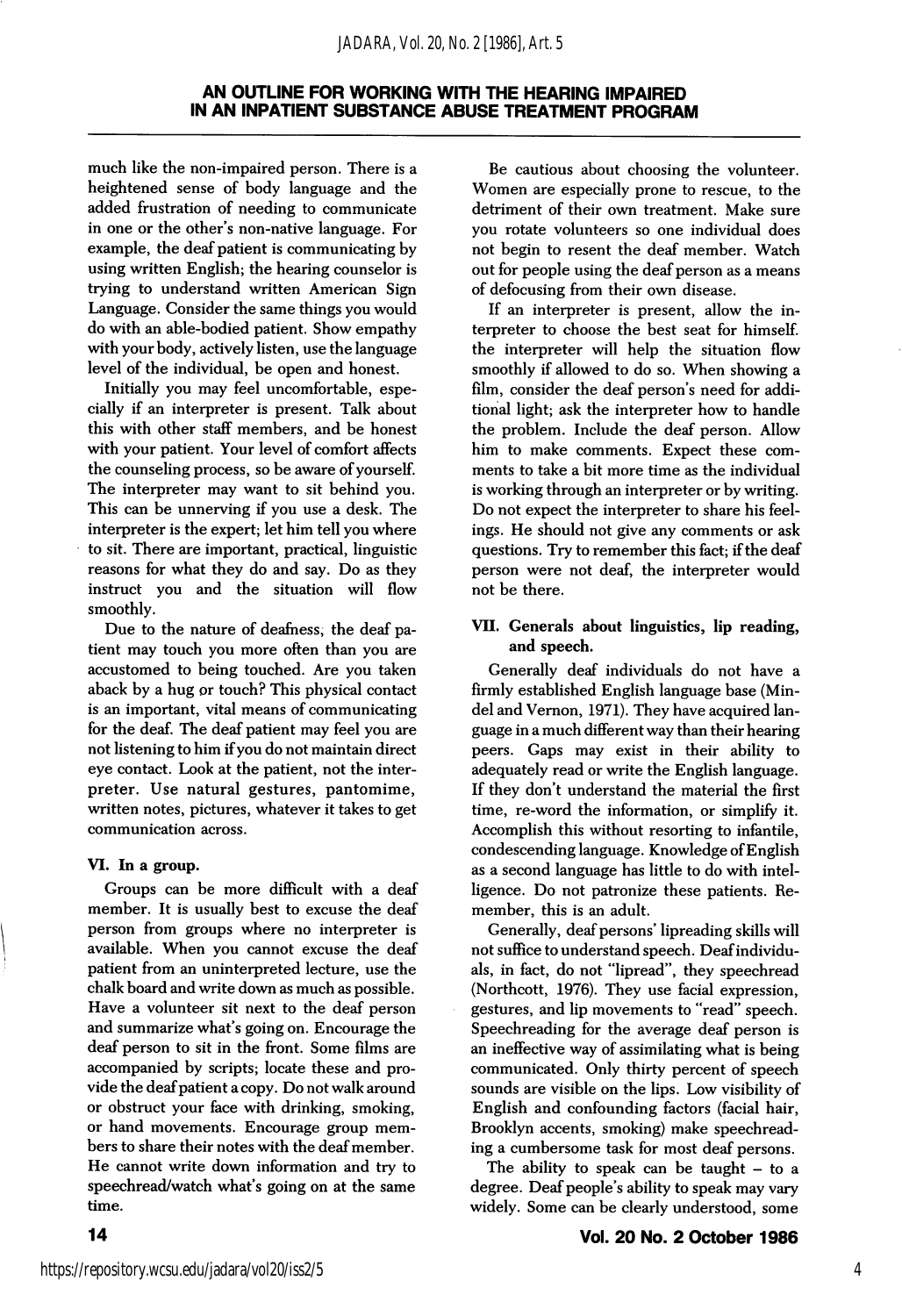are understandable to a trained ear, others hardly at all. Most deaf persons were merciless ly teased bout their speech as children. This is the historical basis for many deaf adults' deci sion not to use the speech they have. A point of great trust is the day a deaf person uses his speech with a counselor. Do not press this point! If the deaf client chooses to use his speech allow the individual plenty of time to develop the necessary trust.

Several other aspects of deaf culture often frustrate the person new to deafness. First, the structural presentation of American Sign Lan guage differs from English (Stokoe, 1978). En glish speaking persons who can hear normally move from specific to general. You and I make a point, then support it with personal anec dotes and facts, the culturally deaf person moves from general to specific. The patient will first support his point, then make the point (Marcowicz, 1973; Bellugi, 1972, Padden, 1984). This is sometimes misconstrued as defocusing or denial. Watch out, give the deaf individual more time than the hearing person to make his point. 1 am not saying that deaf patients never defocus or experience denial. 1 do mean their way of expressing a point is dif ferent and more time consuming (Bellugi, 1972). American Sign Language takes longer to terpret and the beginning coming last, can make one feel like you never get to the point (Meadow, 1972). Be patient. Expect the deaf patient's input to take three to five minutes longer than his hearing counterpart. Enjoy the wait, it will be worth it (Jacobs, 1977; Mar cowicz, 1972).

Lastly, the deaf community is very small. Partly because of this fact, once branded a drunk, always a drunk (Stewart, 1982; Cordero, 1982). This characteristic proves very damaging to the deaf alcoholic's hope for change. The deaf community remembers and still believes all the old wives' tales you and 1 did 30-50 years ago. The deaf community still maintains weighty moral judgments about drinking and drinking behavior. These attitudes, because of the flow of information (primarily word of mouth/hand), remain the same while the larger hearing societies' have changed.

There are many reasons for the deaf community's seeming gossip. For many years, oral communication was the only way daily news and community events could be shared. This

# Vol. 20 No. 2 October 1986

knowing everything about everyone is also lin guistic. Sign language is the only language where one can "listen" to an entire conversation from across the room, unbeknownst to the speakers. It is an easy language upon which to eavesdrop.

In still another way this openness helped police the community. Hearing people who hurt the deaf were branded; interpreters who gossiped were blackballed (Lane, 1984). The deaf alcoholic usually feels helpless to change his image within his community. 1 suggest this idea be challenged gently during treatment. There exists a new recovering deaf community, microscopic but growing. This group under stands, with forgiving memories, the pain of judgments and labels. This may be the most liberating truth the deaf person will hear in treatment. Old painful memories soften slowly, so confront gently.

#### VIII. Conclusion

In conclusion, the recommendations this author makes: 1) To understand the deaf as a culturally different group. 2) To respect that difference and via respect potentiate better treatment success. 3) To use a paid, qualified sign language interpreter to facilitate communi cation for the length of the treatment. 4) To check references, arrange payment, and sche dule interpreter services for both patient and family prior to admission. 5) To use the mini mum number of interpreter personnel possible, preferably one interpreter for the duration of the inpatient stay. 6) To use a primary substance abuse counselor who is either deaf or fluent in American Sign Language and deaf culture. 7) To get the deaf patient in contact with any and all recovering deaf or sign langauge using persons prior to dischage. 8) To expect to teach more basic language concepts to deaf patients. 9) To watch for signs of isolation and discharge early if necessary.

Treating a deaf patient in most other respects is the same. The grief and loss process, family dynamics, and the denial cycle are all there, just silent. It is possible for the deaf patient to gain recovery and abstinence. This can be easier if you will consider the points offered in this paper. These sugestions have been formu lated by observing the trial and error of pro grams attempting to treat the deaf. In the hope you need not repeat the error, this paper was